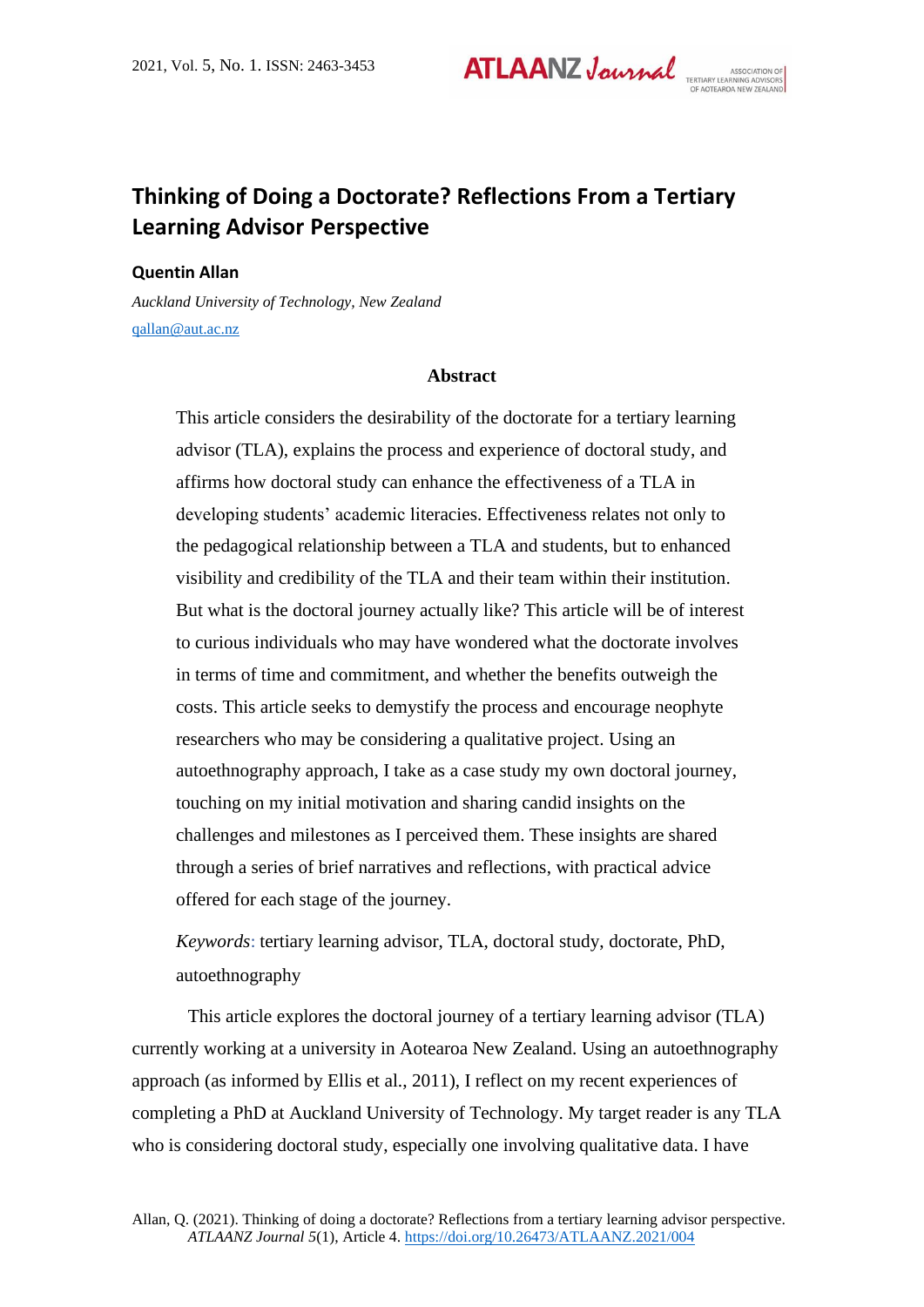endeavoured to write the sort of article that I would like to have read in the early stages of my own journey, a time when I did not clearly understand just what I was letting myself in for. I start by exploring some of the key factors involved in embarking on a doctorate, including motivation, time, and the need for support. Then, using key milestones as a framing device, I outline my own experiences and provide comments about how other TLAs might experience each phase of the doctoral journey, with the objective that others might learn from my experience.<sup>1</sup>

## **Factors in Deciding to Embark on a Doctorate**

An important motivating factor for me as a TLA was the clear sense that working through the doctoral process would further develop my research and writing skills. When I enrolled, I did not actually need a doctorate, and beyond gentle encouragement from my managers, there was no expectation or pressure to become additionally qualified. According to the most recent survey of TLAs in Aotearoa New Zealand (Cameron, 2018), 61% of TLAs have a postgraduate qualification, mainly master's degrees, with relatively few doctoral degrees. I enrolled partly because in a competitive academic environment it seemed like a sensible strategic move to add another qualification to my CV. Also, after completing my master's degree I had often thought about further study. However, I was aware that doctoral programmes are plagued with a high attrition rate for a variety of reasons; for example, Carruth (2015) points to unrealistic expectations of the time and effort required, dysfunctional relationships with supervisors, and self-esteem issues such as lack of confidence. Through my career, I have met numerous colleagues—including TLAs—who have started a doctorate, and not completed. I did not want this to be my experience, so I held off applying until I was sure that this was what I wanted to do. I also paid particular attention to logistics such as arranging appropriate study space at home and confirming that my manager and team would be supportive. More experienced colleagues advised me that the value of the doctorate resides largely in the overall experience. I was encouraged to think of the doctorate in terms of an apprenticeship into advanced research techniques: designing the research proposal, conducting the fieldwork, analysing the data, writing up the thesis, and disseminating the findings. So much of my motivation lay in the awareness that if I surrendered to this process, I would develop useful academic skills and grow as a person.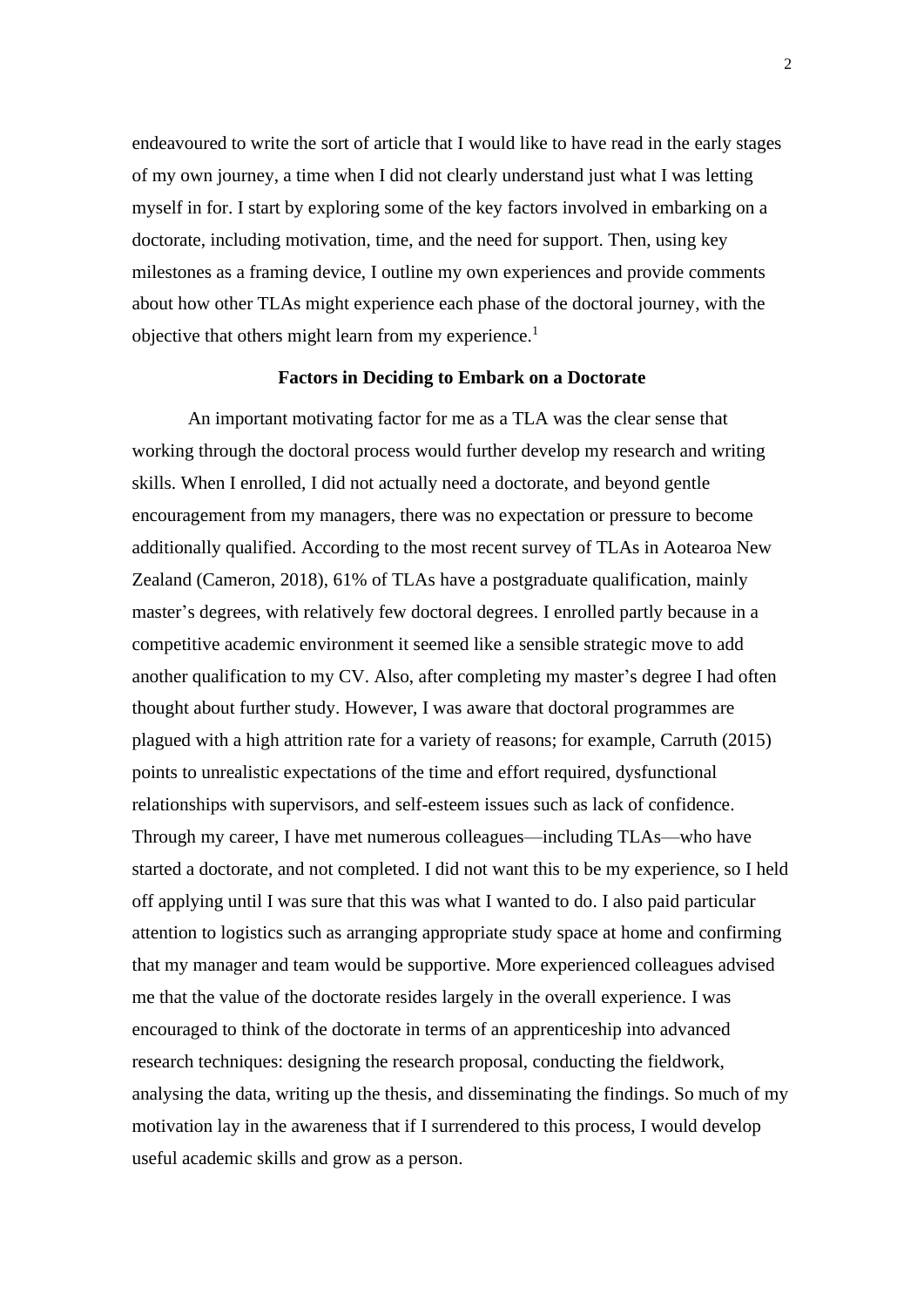In terms of advice for a TLA considering doctoral study, my first observation relates to your reasons for enrolling. A sense of *could* do a doctorate or *should* do a doctorate is probably not sufficient. The modal verb *par excellence* is 'must'—you need to feel compelled to complete the research and write up the thesis. Ideally, at some point, the vague possibility of maybe doing a doctorate morphs into a compulsion that cannot be ignored. That is a good time to start.

In terms of your own preparation, a sound investment in the early stages is to explore the terrain first. Consult a range of resources; for example, books (Denholm & Evans, 2006; Hawley, 2003; Kelly, 2017; Waring & Kearins, 2011, 2021); articles (Cahusac de Caux, 2021; Frick & Brodin, 2020; Leshem, 2020), and websites (such as Sage Research Methods [https://methods.sagepub.com] and Thesis Whisperer [https://thesiswhisperer.com]). Broaden your reading to include some of the advice given to research TLAs, doctoral supervisors, and examiners (Carter & Laurs, 2014, 2018; Denholm & Evans, 2007; Tinkler & Jackson, 2004; Wisker, 2012). It is also rewarding to spend time exploring successful theses across a range of disciplines and methodologies in, for example, AUT's Scholarly Commons, Tuwhera Open Access Research Repository (https://tuwhera.aut.ac.nz/research-repository). And, of course, talk to people who have been through the process, especially recently.

You will need to be very clear about the sacrifices necessary in terms of time and resilience needed for this project. However, with careful planning it is possible to rearrange your time so that you juggle work, home life, recreation, and study. Perhaps warn significant others in your life that you may have less availability and emotional energy for a few years. If you can, negotiate with your manager for regular research time throughout. However, as Cameron (2018) notes, not all TLAs are fortunate enough to have contracts that include research time: "Just under  $40\%$  (N=22) of those describing themselves as research active had a formal time allowance" (p. 38). Without an agreed reduction in working hours, time management becomes even more critical. If you consider the doctorate as a full-time 40-hour job—or 20 hours part time—then where will this time come from? Ideally you arrange your life to do the study full time, but for most TLAs, this simply is not possible. However, it is quite possible to juggle work and study, and complete the doctorate part time in four or five years. It helps if you maintain a sense of constant forward motion—even in times of low energy,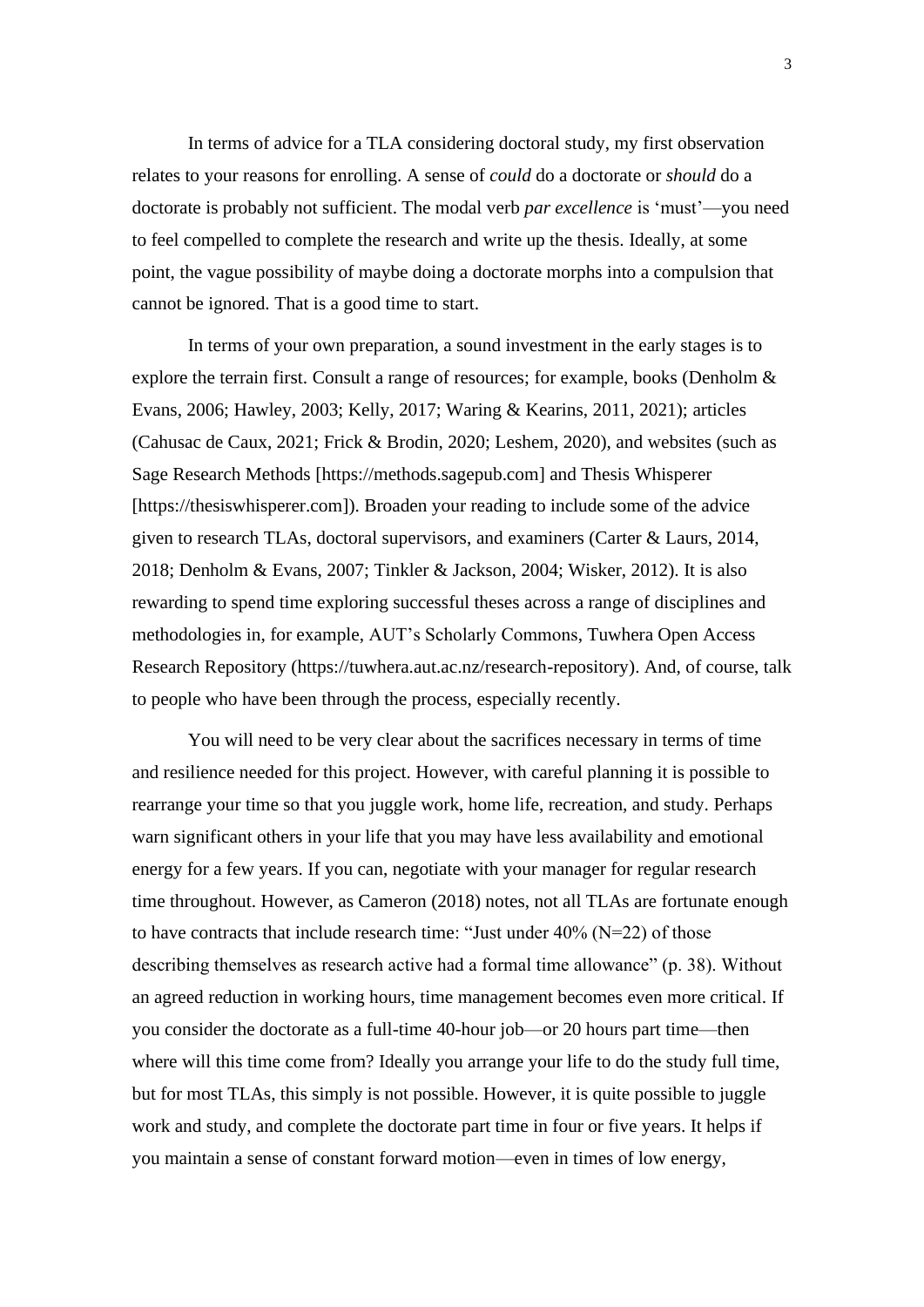spending just 10 minutes a day (perhaps for trivial administration jobs) will help to keep the project moving.

The final factor to consider when contemplating a doctorate is support. Before you commit, it is in everyone's interests that you initiate a frank discussion with your nearest and dearest to explore the practical and emotional support you will require. Another primary mode of support comes from your supervisors. It is important to ensure that you will be able to work constructively together; as part of your due diligence, you might make some preliminary enquiries, perhaps asking previous and current candidates about their experience of supervision with particular individuals. Each institution will have its own mechanism for arranging an appropriate supervisory team. In my case, rather than waiting to have a supervisor assigned to me, I took the initiative of asking my colleagues whom they would suggest, and when the same name recurred (of a highly experienced supervisor and doctoral examiner), I approached this person with an outline of my proposed research<sup>2</sup>. After an hour's discussion, I asked if she would be interested in supervising the project. Her positive response was hugely encouraging, and we then discussed possibilities for a second supervisor—again, a senior academic with a great deal of experience. Finding a good fit between candidate and supervisors is critical to both an enjoyable study dynamic and a positive outcome in terms of completion (Manalo & Trafford, 2004).

In terms of wider support, take time to identify all the mechanisms available to you in your institution. These include technical advice (for example, with data management software such as SPSS [quantitative] or NVivo [qualitative], and bibliographic management systems), and assistance in managing long documents and editing. Information literacy guidance from specialist liaison librarians is invaluable, especially when approaching the literature review. Even though as TLAs we are well placed in terms of our own expert understanding of text structure and argumentation, it is always helpful to enlist the expertise of a specialist postgraduate TLA for advice (Laurs, 2018). It helps to talk to as many people as you can about your study, both before starting, and as you are doing it—anyone who shows genuine interest. Recall that heartening refrain from Paulo Coelho's 2004 novel, *The Alchemist*: "When you want something, all the universe conspires in helping you to achieve it" (p. 22). It was certainly my experience that help and support came from many unexpected quarters.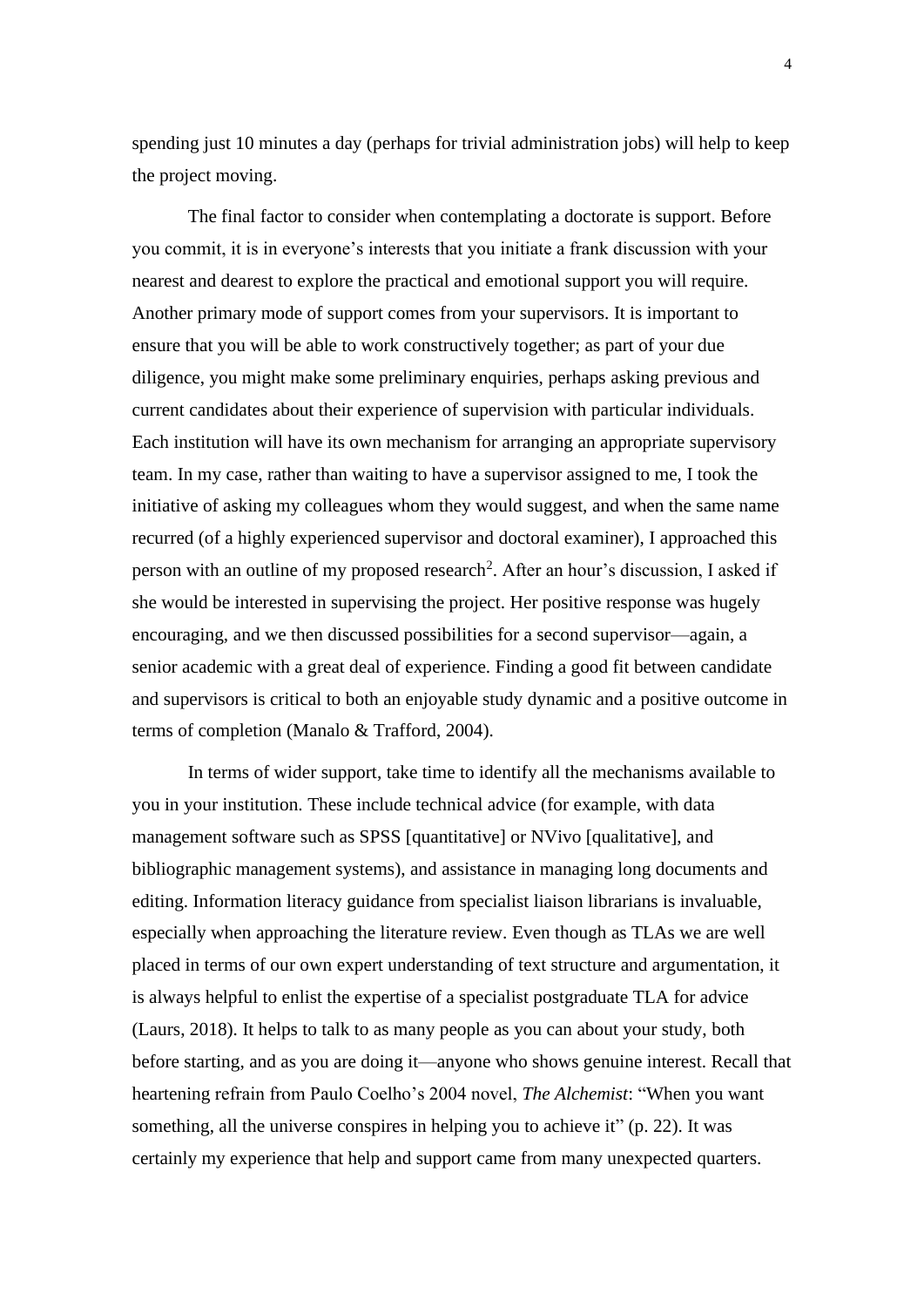Proactivity is good: setting up or engaging in communities of practice with other doctoral students is invaluable (Lave & Wenger, 1991). The friendships you make during this time will run very deeply, and endure long after the graduation ceremony. A learning journal is useful to systematically examine complex ideas, work through areas of bewilderment and frustration, plan workflow and outputs, and track progress through the ups and downs. I started keeping a learning journal when I first contemplated embarking on a doctorate, and it continued to be a practical tool to refer to when writing up themes for publication, including the article you are reading. This journal was one of the most important mechanisms of the whole process, and I cannot recommend it highly enough.

# **Key Milestones**

While each institution will have their own requirements or formal process for students completing a doctorate, there will be some common milestones and generic experiences, as indicated in Figure 1.

# **Figure 1**

*Common Milestones in the Doctorate*

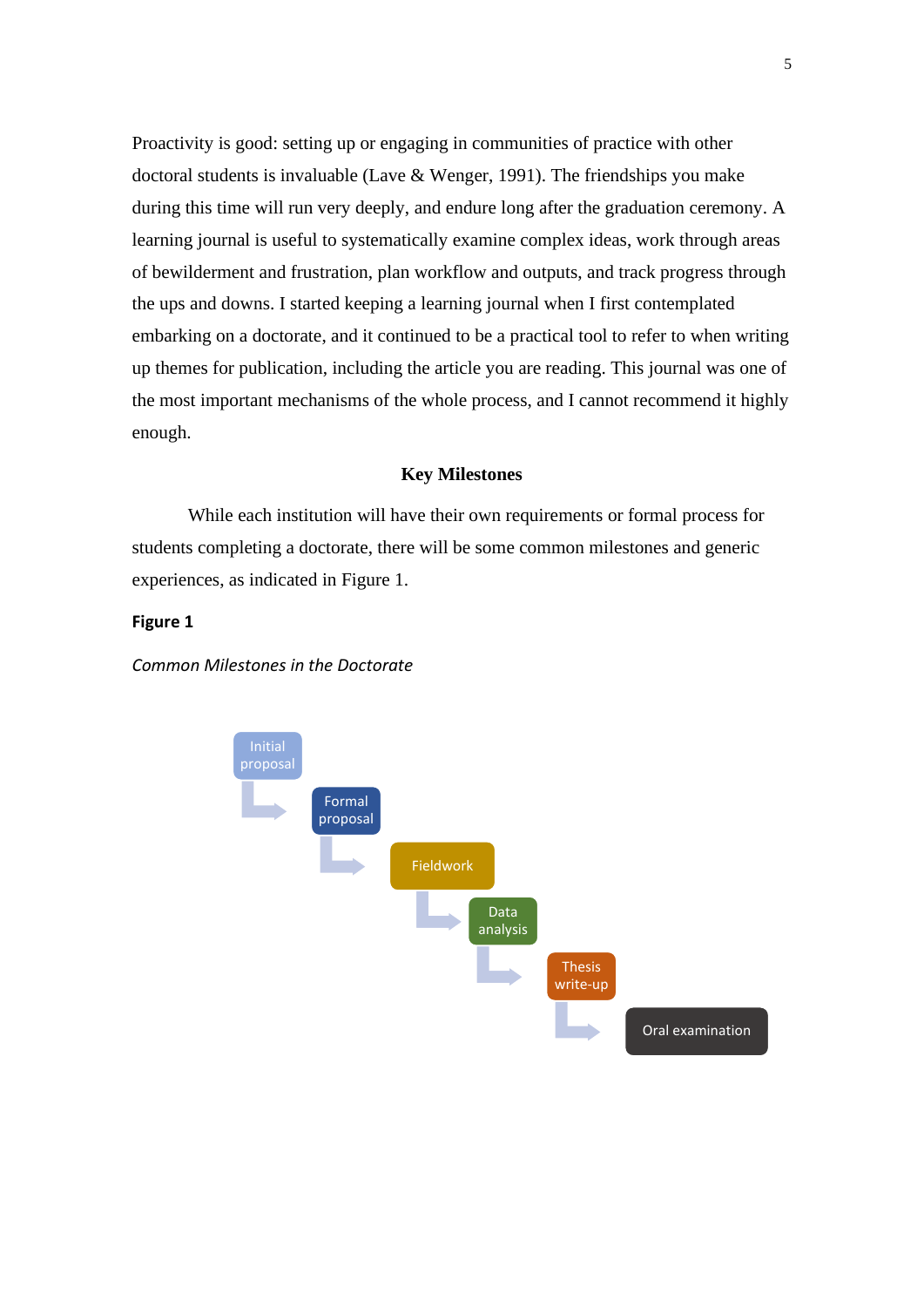## **Initial Proposal**

In order to be accepted onto a doctoral programme, you will be required to submit a brief proposal indicating the topic, the working title, your rationale for the study, an indication of the likely significance, research aims and objectives, an indicative survey of the literature, and, as a preface to the proposed research design and ethical considerations, an outline of your paradigmatic positioning. For me, one memorable challenge was reducing my ideas to just a few thousand words; another was articulating my paradigmatic positioning. But first, I had to find a topic.

## *Choosing a Topic*

When choosing a topic, there are three salient questions to consider: What subject area? What discipline? How to express the topic succinctly? From my reading, I was aware that a key criterion for success was finding the right topic. In terms of cost and time, the commitment had to make sense; if I was going to devote four or five years of my life to this project, then it was important to examine a sociological or pedagogical issue that would be meaningful and of interest to a wide variety of people. So, what might be a suitably engaging issue for me to explore? In terms of the discipline of learning advising, linguistics or education presented as obvious contenders, and I considered many possibilities; however, nothing struck me as absolutely compelling. As I saw it, a research question such as the one I pursued for my MA in applied linguistics—relating to periphrastic syntactic strings of a canonical type (Allan, 1994) might absorb me, but would have very little interest for most people, including TLA colleagues. As it happened, my university was prepared to support my research on *any theme* that I proposed and could find a supervisor for. I was fortunate: such freedom is not common in all tertiary institutions.

And then one day, an epiphany struck as I was perusing the morning paper and happened to read two articles about homophobia. As a gay man I had noticed that despite the significant homosexual law reforms of the 20th century, evidence of residual homonegativity manifested in diverse ways, including people delaying the disclosure of their gay identity. This sociological phenomenon suggested itself as a compelling focus for doctoral research, and the working title of my thesis became: 'Gay men coming out later in life'. Fortunately, my university at that time was supportive of this topic; increasingly, however, institutions require TLA doctoral candidates to confine their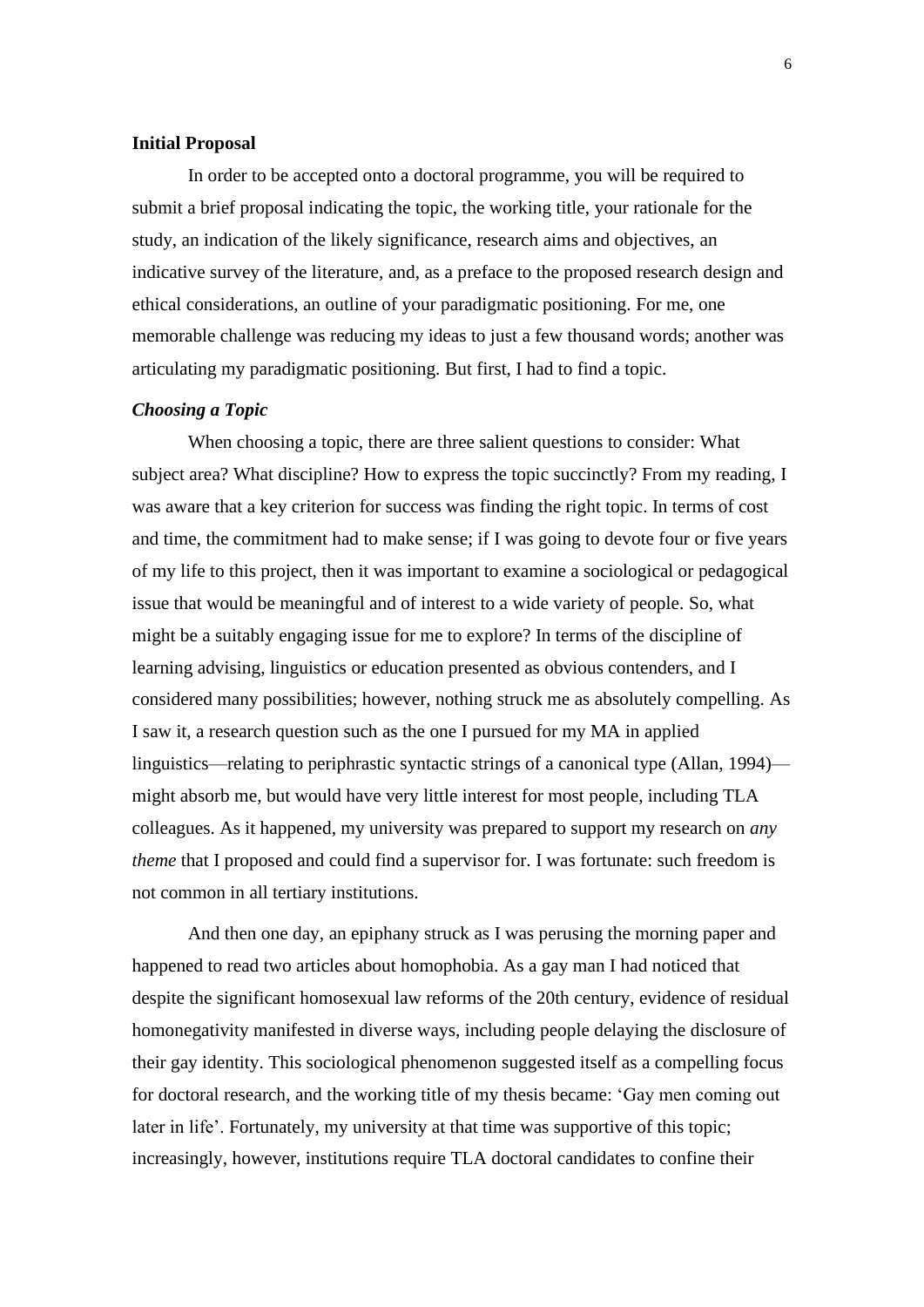research to pedagogical or linguistic topics. In any case, for a TLA considering doctoral research, finding the right topic is critical, and not something that can be rushed. Useful strategies include talking to a diverse range of colleagues and keeping a notebook of possibilities.

# *Articulating Your Paradigmatic Positioning*

Your paradigmatic positioning is a consideration of how you propose to align your research project with your world view. This requires you to articulate your understanding of the nature of reality (ontology), then consider theories of knowledge, or ways of accessing reality (epistemology).

Two years before I enrolled, when I first encountered the term 'paradigmatic positioning', I sensed that I might be wading into murky waters. What did these words actually mean? The terms seemed familiar enough, but as I attempted to craft a response, I realised that I was out of my depth. And so I resorted to a familiar strategy: Google. My searches threw up results that were frankly bewildering, and not immediately helpful—a jumble of unfamiliar terms such as ontology, grounded theory, interpretivism, phenomenology, epistemology, positivism. In order to make sense of this bamboozling array of new concepts I read numerous books and articles on research methods. I found the following resources particularly helpful: Crotty (1998), Grant and Giddings (2002), and Creswell (2007). The reading associated with approaches to research is intellectually stimulating, even entertaining. For example, I enjoyed learning about the 'Paradigm Wars' of the late 20th Century (Feyerabend, 1993; Kuhn, 1970), discovering the possibilities of indigenous epistemologies (Smith, 2012), and delving into non-traditional approaches (Engels-Schwarzpaul & Peters, 2013). To complement my reading, I consulted with colleagues, and signed up for a research methods master class run by one of the health science professors whose practical orientation helped me to make sense of the various labels. A turning point for me was the moment when I realised that research frameworks could be usefully organised under three broad epistemological headings: objectivism, subjectivism, and constructivism (Crotty, 1998). Constructivism appeared to be an appropriate fit for my sociological inquiry,. According to Crotty (1998), constructivism foregrounds the importance of the researcher perspective, emphasising "the meaning-making activity of the individual mind" (p. 58). In particular, I liked that constructivism recognises the influence of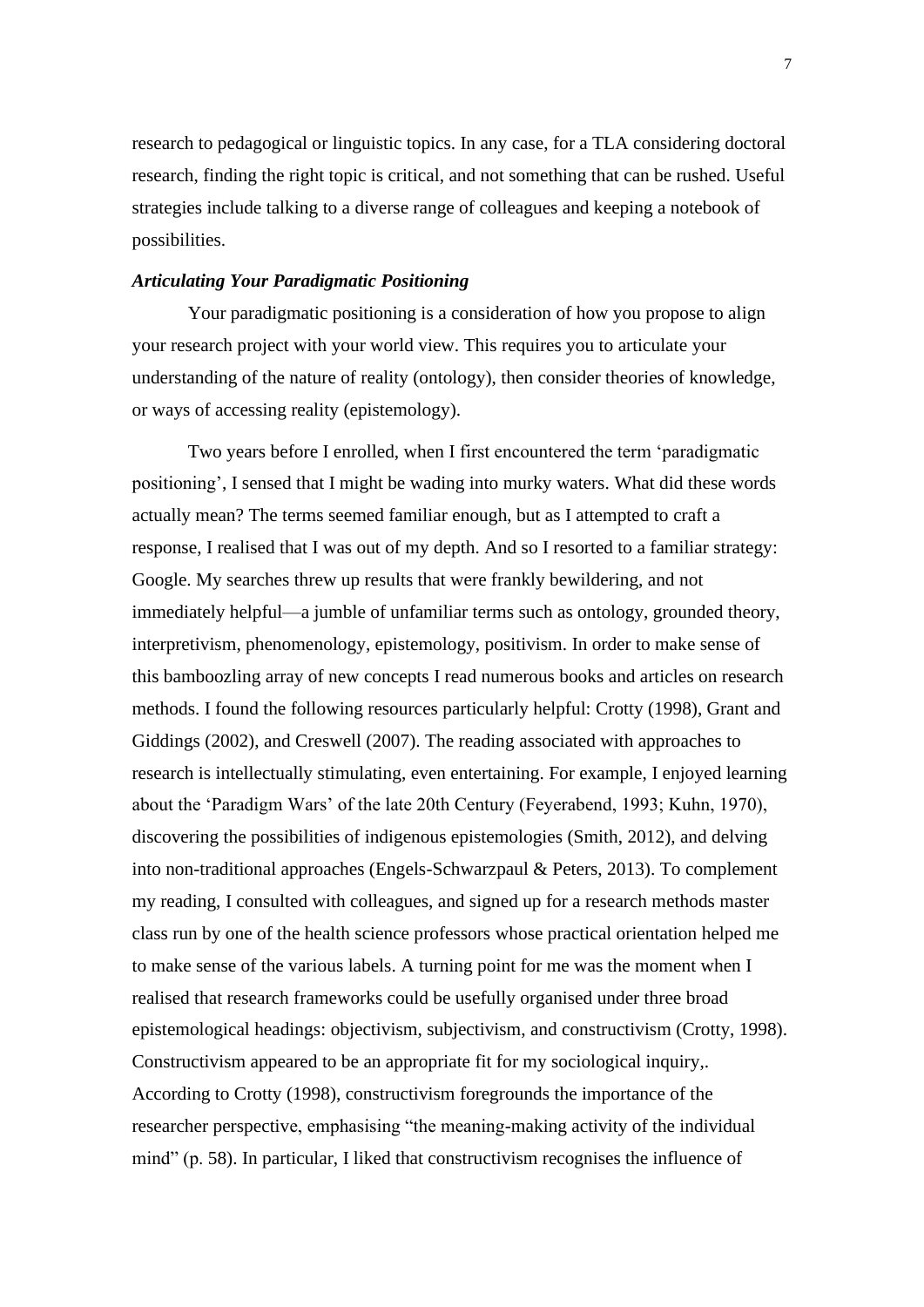disciplinary discourse and is suspicious of the notion of 'truth', or 'objective' knowledge. At Crotty's 'theoretical perspective' level, under the heading of Constructivism, is 'Interpretivism', where the emphasis is on "culturally derived and historically situated interpretations of the social life-world" (Crotty, 1998, p. 67). As I worked through the materials, and mapped out my ideas, I found that simply being able to understand and articulate these key concepts provided me with huge confidence.

For the success of your project, you need to establish a solid theoretical foundation on which to build your research. When you are faced with the challenge of having to articulate your paradigmatic positioning, a useful starting point might be to pose the question 'Why me, and why this topic?' (Davis, et al., 2021). You will need to draw from this knowledge at various stages throughout the doctorate; for example, in defending your paradigmatic positioning during the oral examination.

## *Methodology/Methods*

Having decided how your research project aligns with your world view, the next step is to select an appropriate methodology (theoretical perspective, or rationale for employing particular methods), and then to identify the actual methods you propose to employ (Creswell, 2007; Clough & Nutbrown, 2012). In my case, after about a year of reading widely and considering the various methodological possibilities (including narrative enquiry, grounded theory, and critical discourse analysis), I realised that hermeneutic phenomenology would be the most appropriate lens through which to explore the lived experience of my participants. This approach has at its heart a concern with uncovering unexamined aspects of ordinary, every-day life. Despite initial concerns that the approach appeared somewhat unstructured, I discovered here a seductive and powerful methodology, one that has tremendous transformative potential, both at an individual and societal level (Gadamer, 1975/2013; Heidegger, 1953/2010; van Manen, 2014). This choice of methodology was the conclusion that my supervisors were patiently waiting for me to reach in my own time. On reflection, I am extremely grateful to them for having given me the intellectual space to explore the various options and arrive at this decision myself. For a TLA pursing doctoral study, the value of considering a range of possibilities is twofold: first, in anticipation of the oral examination, you can expect to be asked what other methodologies you have considered, and your rationale for having chosen one above the others; second, as a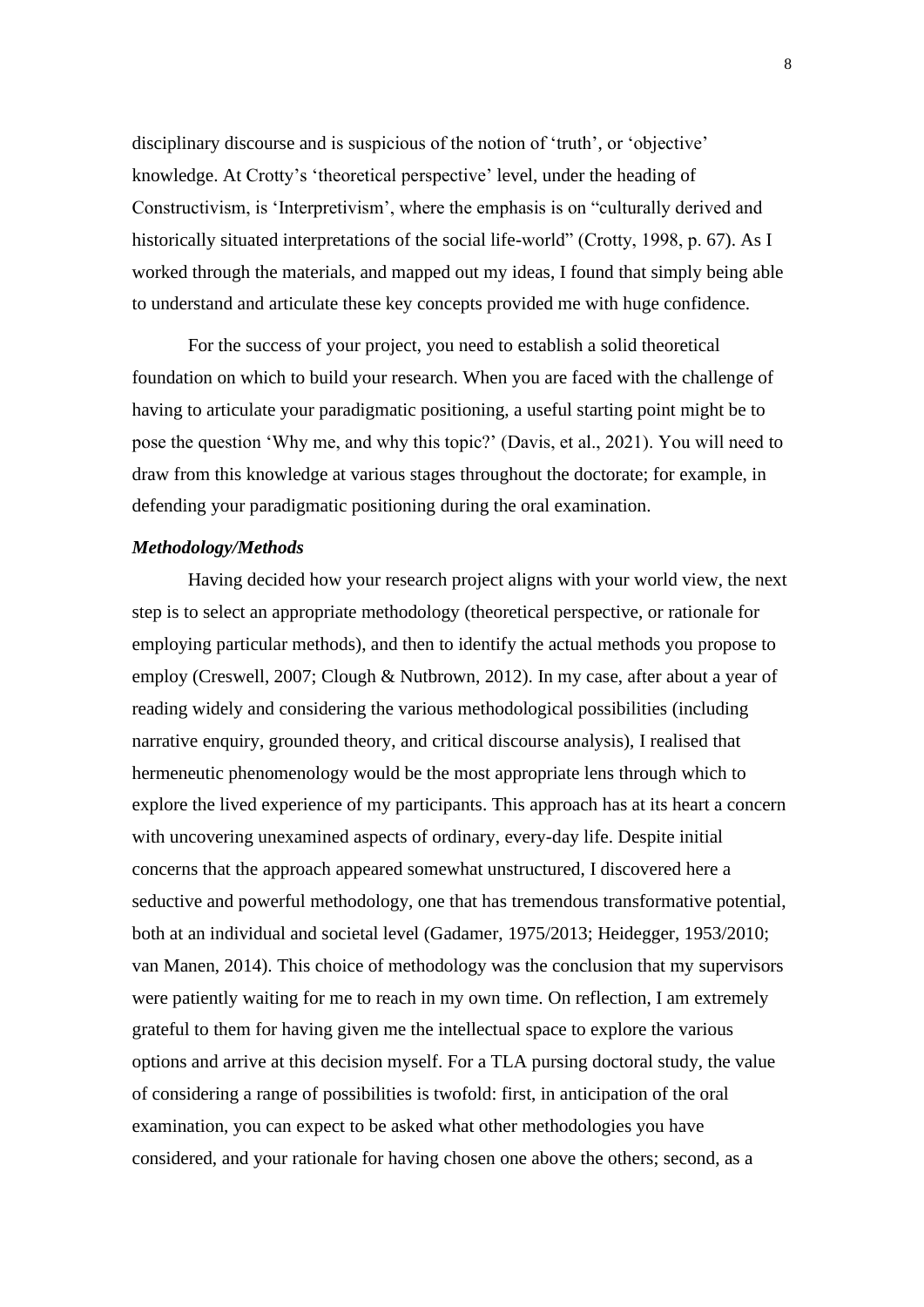TLA, familiarity with a range of approaches will enhance your ability to work with postgraduate research students, including doctoral supervision.

## *Ethics Application*

One major aspect of any research project involving human or animal participants is the application for ethics approval. Working through this process was a novel experience for me. It took far longer than I envisaged, and frankly, at first I felt that this requirement was somewhat over the top. However, after engaging with the literature, I developed a heightened awareness of the need for a robust mechanism, especially after reading about the "Unfortunate Experiment" (the lack of ethics in research involving cervical cancer at National Women's Hospital in Auckland, exposed by an investigative reporter in 1987 [Coney, 1988]). Any research involves a careful consideration of the ethics involved, and the work that goes into drafting an ethics proposal is considerable. If you are considering qualitative research, you can anticipate having to articulate your motivation, paradigmatic positioning, precise research questions, inclusion and exclusion criteria for participants, and potential psychological harm to participants and researcher. The effort involved in developing a robust ethics application will be amply rewarded as much of the content is likely to find its way into your thesis, and the thinking required will certainly help to focus your research.

#### **Confirmation of Candidature Process (Formal Proposal)**

This is a major milestone, and each institution will have its own approach. You can expect the following components as part of the process: you first prepare a formal written proposal (approximately 10,000 words), which is submitted to reviewers either internal or external, or a combination; you will then be required to present a summary of the proposal in a seminar at which further questions from the reviewers will be asked. The audience—which typically includes your supervisors and a group of supportive friends and colleagues—may be invited to comment, or ask probing questions, all designed to provide collegial support and constructive advice. After the seminar, the reviewers will confer, and soon after, the outcome is communicated to the candidate: ideally you will be confirmed in your candidature, or if the proposal requires further work, then constructive advice will be provided and a timeline indicated.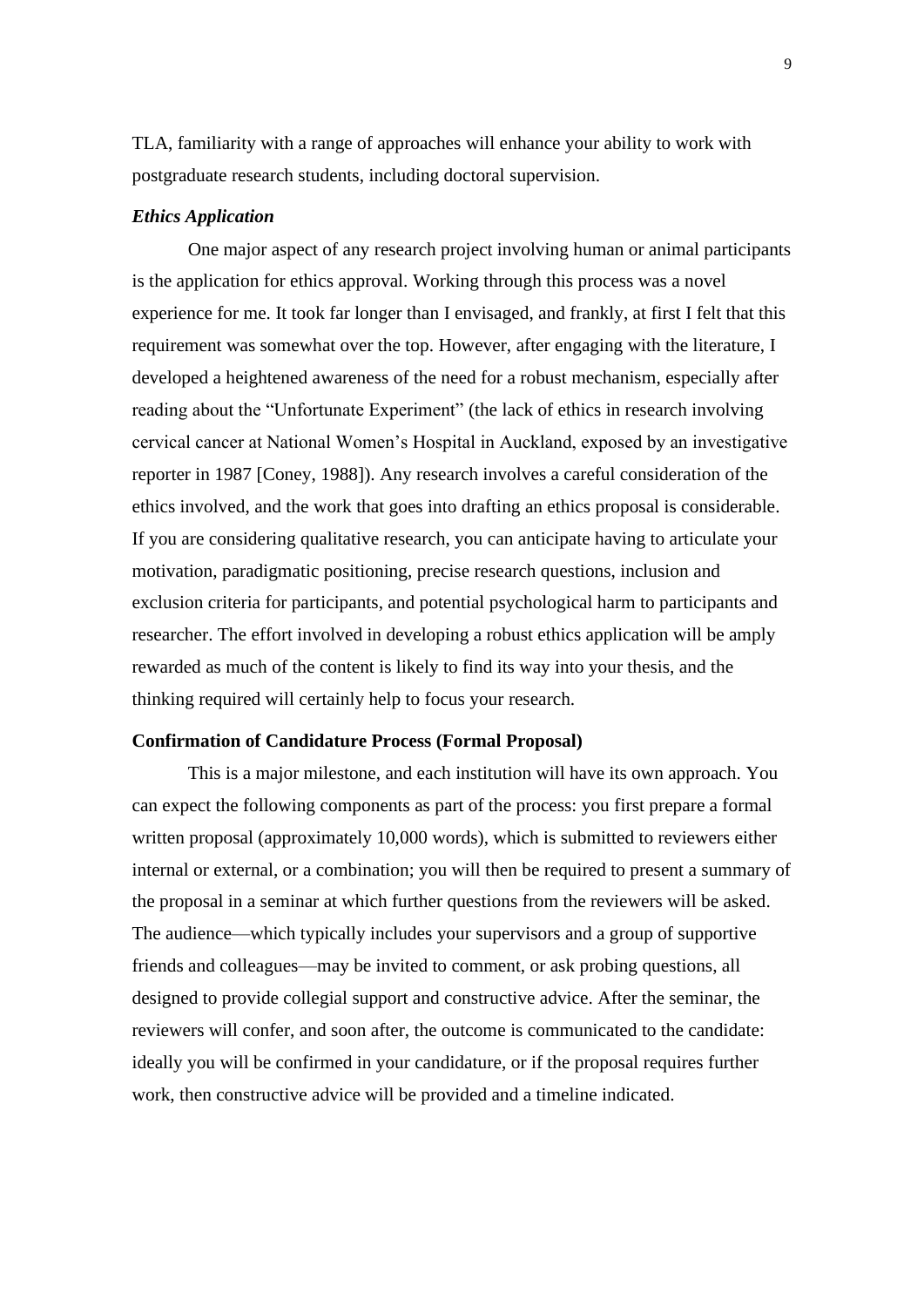In order to prepare effectively, it is desirable for you as a prospective candidate to engage with a scholarly community of practice, both to observe other candidates practise presenting their proposals (followed by a systematic deconstruction), and to do your own trial run with feedback. If no such group exists in your institution, I suggest you proactively form such a community. I was fortunate to be able to do a practice run of my presentation with a supportive group of other doctoral candidates—members of AUT's 'potluck' seminar group run by my primary supervisor, as recounted in Waring and Kearins (2011, 2021). This group proved to be an important and enduring community of practice, and throughout my candidature I looked forward to the monthly gatherings as an intellectual highlight. My formal proposal took about a year to prepare, and the time invested paid considerable dividends in terms of clarity of thinking and useful text generated.

## **Fieldwork**

For a qualitative research project such as this, an important component is going out 'into the field' to gather interview data. In anticipation of fieldwork, I read practical guides such as Hutching (2004) and undertook training in oral history interviewing techniques offered through the National Library. This hands-on course provided guidance in preparation, including development of logistical checklists, and familiarisation with audio recorders and transcribing software. It also provided opportunities to practise interviewing and to experience actually being interviewed. Each simulation was followed by professional debriefings and round-table discussions to explore issues emerging, and to identify best practice. Before meeting with any of the participants, I followed the advice of my supervisors and conducted a pilot interview on myself. This experience made me more attuned to the specialised dynamics of interaction in an interview, and at a practical level, helped me to rework the order of questions, to amend confusing items, and remove non-productive questions. A major objective for me in setting up the interviews was building solidarity, so one or two weeks before each interview I arranged to meet for 'a cup of tea' and a familiarisation chat. This meeting provided an opportunity for participants to ask questions and clarify any issues or concerns. In terms of epistemological solidarity, it proved to be an ideal time to share personal stories, identify common experiences, and establish a cordial working relationship. Establishing trust is essential for generating rich qualitative data.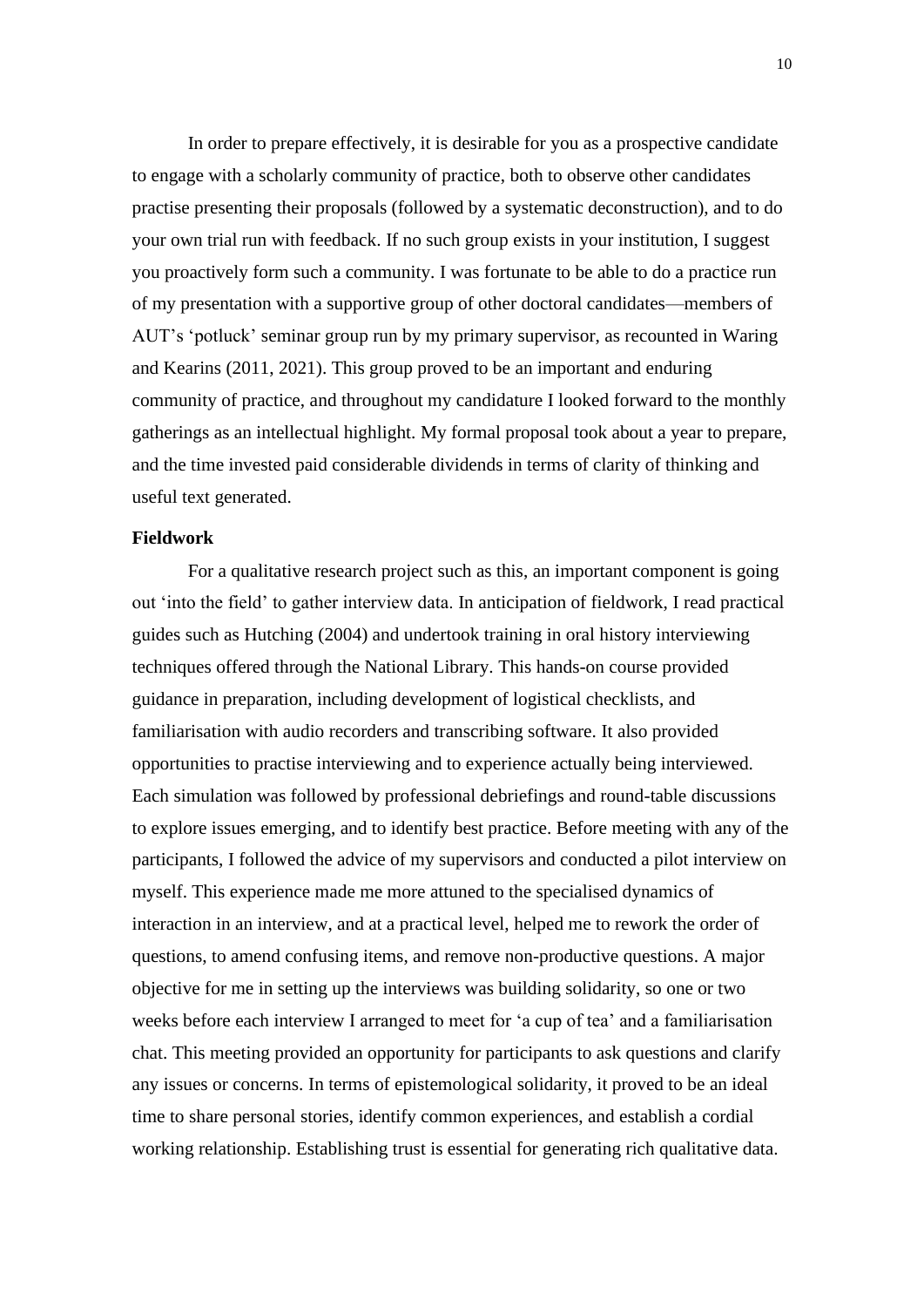In my case, it helped that as a gay man, I would be seen by my research participants as an insider.

Preparing for interviews is logistically challenging, and this process is likely to generate copious amounts of data that will need secure file management systems; for example, your ethics committee is likely to insist that hard copies of confidential documents be stored in a locked cabinet. For the interviews you might generate checklists, then assemble hard copies of information sheets, and permission slips in labelled plastic folders (one for each participant); each permission slip needs to be scanned and saved, then backed up in a secure location. Tedious as this preparatory phase may be, taking the trouble to be well organised means that the interviews will proceed smoothly. The experience of 'going into the field' is likely to stand out for you as one of the most rewarding aspects of the entire project. As you start hearing the testimony of your participants, you become acutely conscious of the trust placed in you, and the responsibility you have to do justice to whatever it is you are researching. You should not hurry the process. Resolve to take as long as is necessary for your participants to share their stories, and that means re-setting your 'rushometer' as there is no place for haste if quality research is the goal. Time needs to slow down. And so, for each research interview, make a conscious effort to decelerate; aim to be truly present. Focus on what is actually happening in the interview, and do not allow yourself to be distracted by thinking about emergent themes, or other aspects of analysis—that can happen later. Take time to write up your field notes as soon as possible after the interview. In practical terms, this may involve simply parking your car around the corner to jot down ideas while they are fresh, or, more ideally, finding a café where you can sit quietly for an hour or so noting your observations of the interview space, and reflecting on what you have noticed during your interaction. These field notes will become a valuable resource a year or so later when you might have forgotten particular aspects of each interview. Schedule time to listen to each interview once through, simply dwelling in the audio, and not distracting yourself with the mechanics of transcribing. Instead of paying for a professional transcriber, consider polishing up your touch-typing skills and be prepared to put in the long, slow, necessary hours at the keyboard. Rather than conceiving of this as a chore to be completed, relish the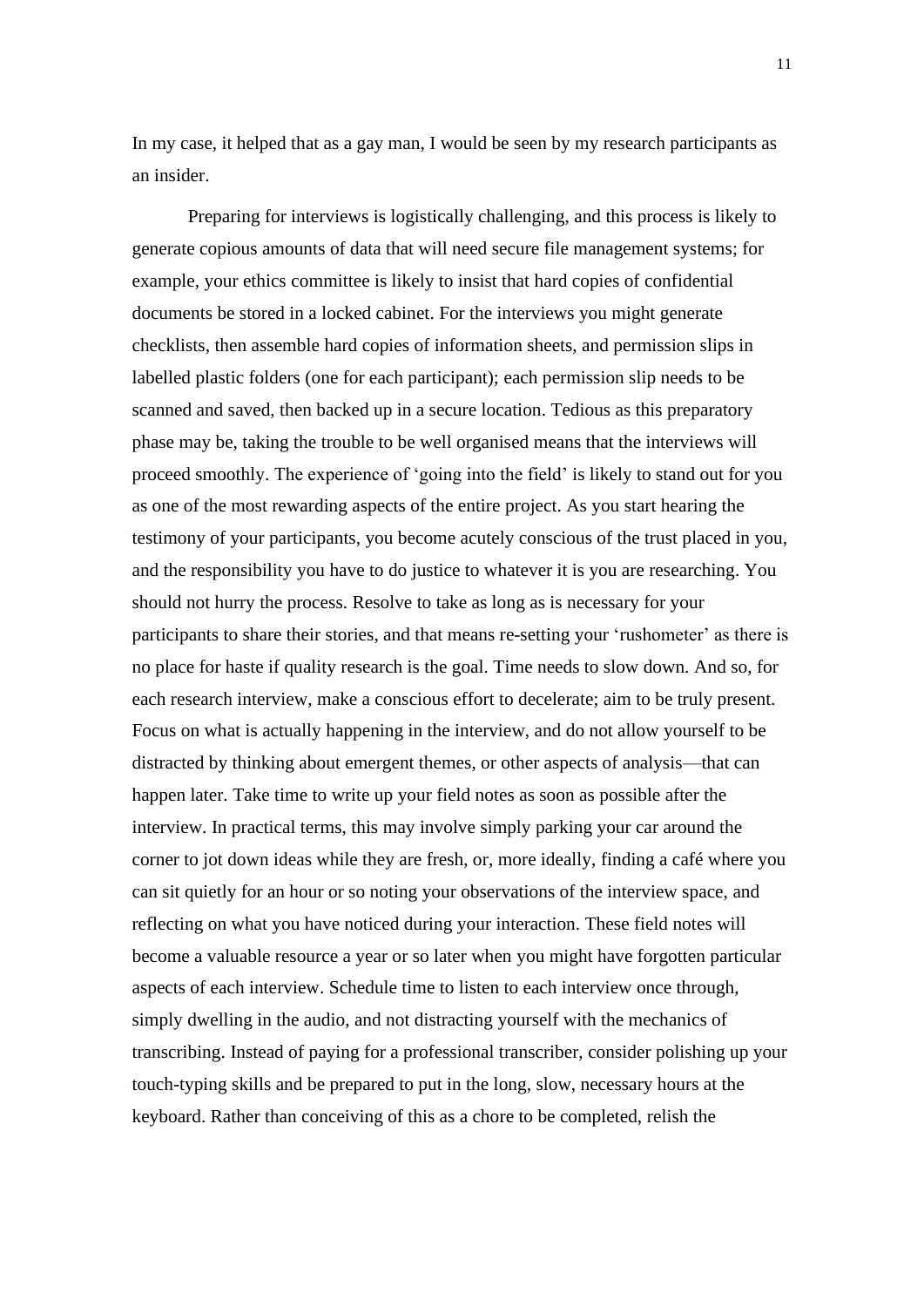opportunity to engage with the research data—you will become increasingly familiar with the emerging themes, salient narratives, and interpretive possibilities.

## **Data Analysis and Writing up the Thesis**

While Figure 1 suggests the data analysis phase and the writing up of a thesis are discrete tasks, they are not—indeed, there is considerable overlap. It is helpful to consider the approach as rhizomatic: organic and constantly evolving. In terms of file management on my computer, at the very start of the project I found it helpful to set up separate folders for each chapter of the thesis. Each folder functioned as a repository for relevant documents and resources; for example, the literature review folder contained my draft chapter, my search diary (Hart, 2001), a reading synthesis grid (an Excel spreadsheet), and the critiquing tools I had adapted from Hart (1998, 2018).

The writing is likely to start with your first tentative attempts to put together a proposal, and over four to five years you may add, develop, finesse, and subsequently discard bits and pieces from your proposal, your ethics application, your journal, your field notes, and your analysis. This is one of the more challenging aspects of the doctorate—spending considerable amounts of time and energy developing text, only to find yourself ruthlessly discarding it because it proves to be repetitive or redundant. After devoting an appropriate amount of time analysing your data, the drafting of the thesis will become your primary focus. Your thesis-writing world will narrow to a round of thinking, drafting, revising, and editing. This is a critical time where you need time and space to write, so if you are able to negotiate longer chunks of leave, this is a good time to do so.

## **Oral Examination (and Revision of Thesis)**

At an appropriate time, the supervisors will submit the thesis for examination. The examiners (typically one internal, and one external) are acknowledged experts in either the discipline or the methodology. The examiners will read the thesis carefully and provide a written report. The examiners (in New Zealand universities) will then question the candidate during a formal oral examination.

The primary purpose of the oral examination is to ensure that the candidate being examined actually wrote the thesis and can articulate their original contribution; a secondary purpose is to provide an opportunity for the candidate to discuss the research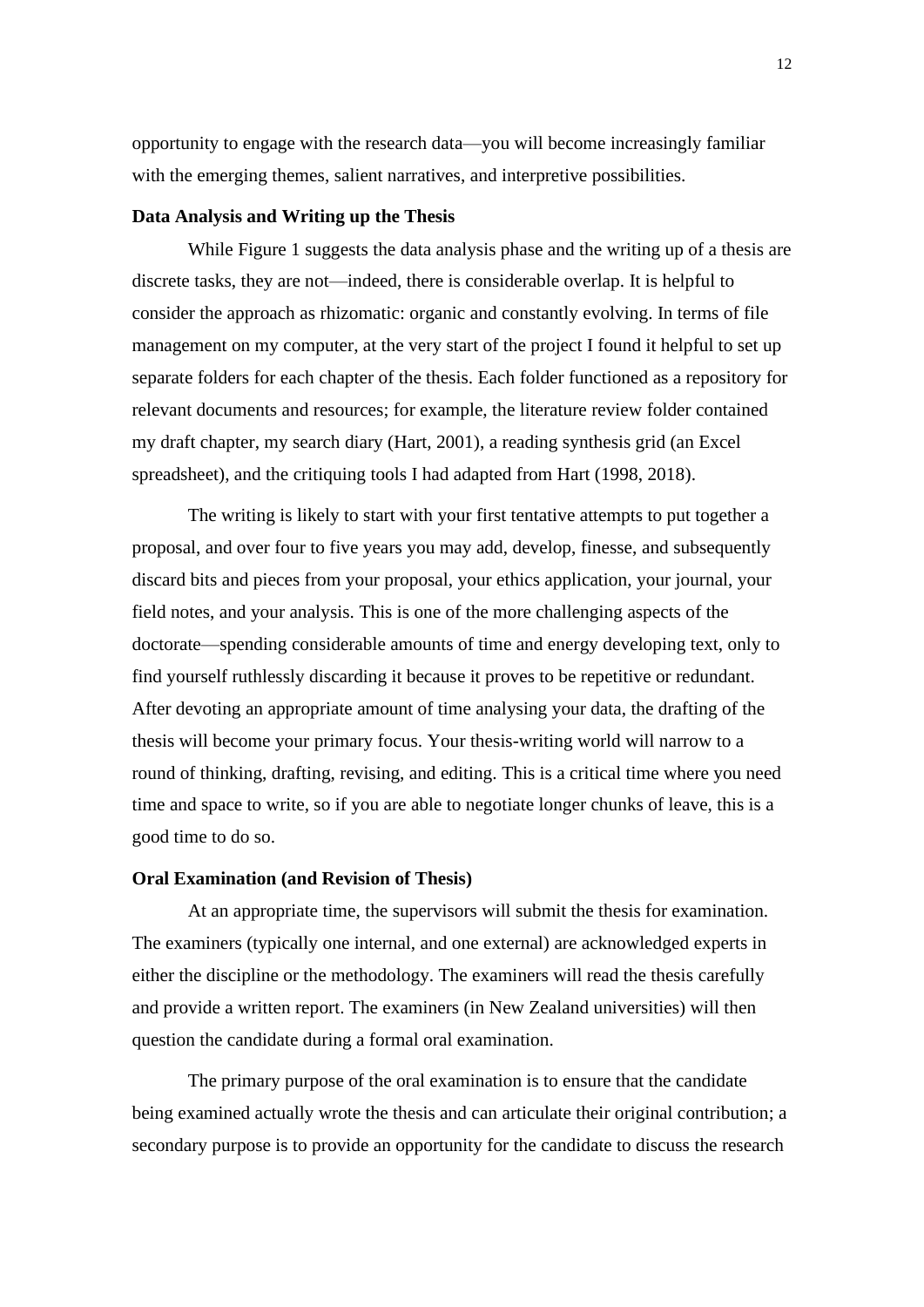and findings with experts in the field (Tinkler & Jackson, 2004). In practice, most candidates are likely to pass the examination, for the simple reason that their supervisors are unlikely to put them forward if there are any concerns about the likelihood of success (Discover PhDs, n.d.). The examination has four possible outcomes: 'pass with no changes' (rare); 'pass subject to minor emendations' *to the satisfaction of the primary supervisor* (most common); 'pass subject to major amendments' (for example, rewriting a chapter) *to the satisfaction of the examiner* (less desirable); or the dreaded 'revise and resubmit'. The inevitable revision phase is not to be feared: Rather, I suggest you see it as a valuable opportunity for further tweaking, informed by editorial input from your examiners (two highly esteemed experts who are encountering your research with fresh eyes), and as an opportunity to reinstate some of the precious text that you previously removed due to concerns about word limit.

In anticipation of the oral examination, I offer three useful pieces of practical advice. The first is to familiarise yourself with the topography of the thesis. I suggest the following process:

- get some blank A4 paper,
- rule each page into two columns,
- on each line write down the page number (column 1 first, then column 2, etc), and
- beside each page number write down the key point of that page in the thesis.

You may also want to put coloured post-it notes on various pages of the thesis. Following through this process means that you will be intimately acquainted with your thesis by the time you walk into the examination room, and you may find that you only open the thesis once to find a quote. The rest will be in your head.

The second piece of advice is to do a dummy run with your community of practice or other supportive group, anticipating the actual questions from the examiners' report that you receive a week before the oral examination. Then, if you have prepared well, you can enjoy the discussion, and look forward to the moment when you hear yourself being congratulated with your new title.

The final piece of advice is to anticipate the oral examination as a positive, enjoyable experience, and to observe how at a certain point it morphs into a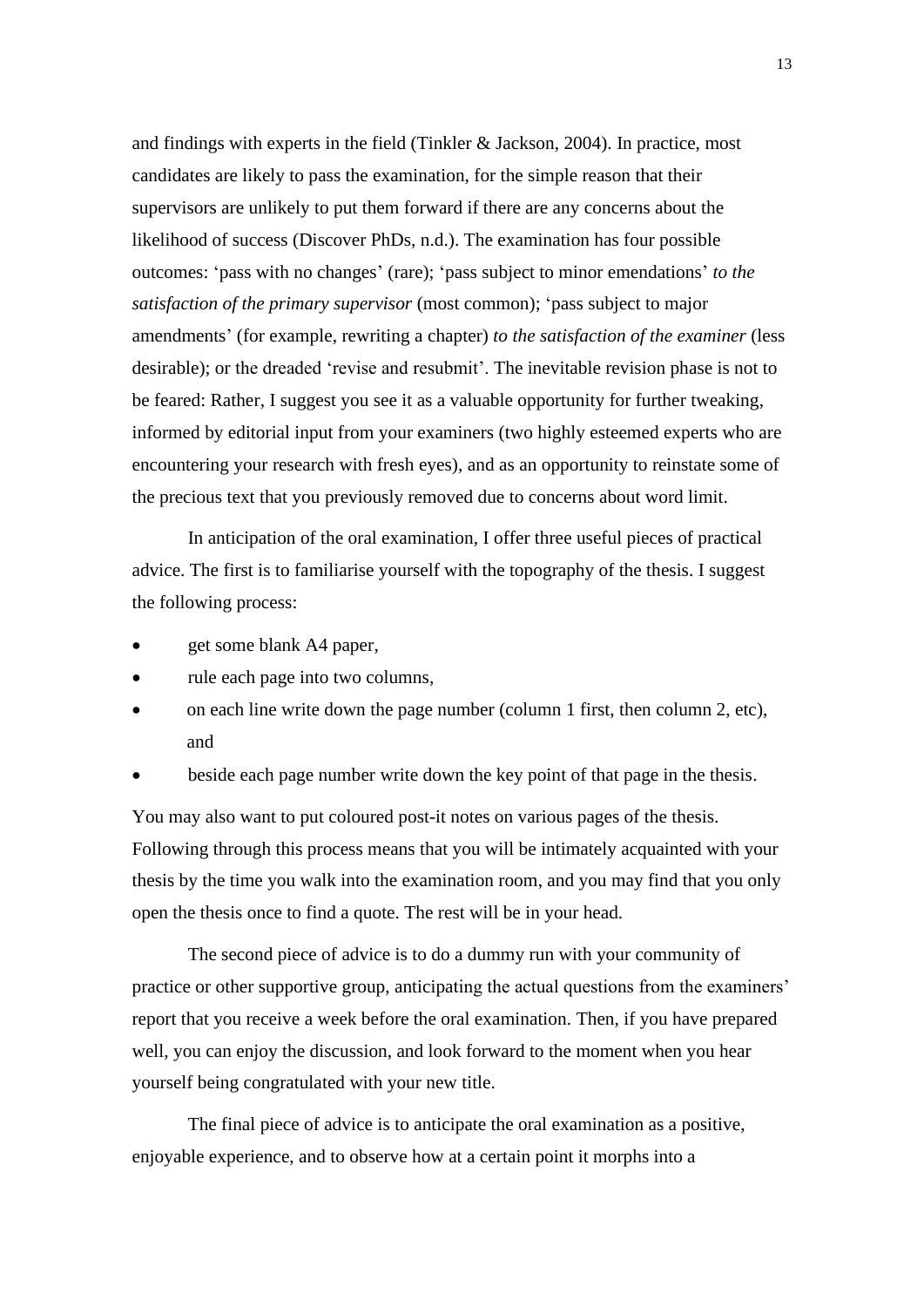conversation between equals, and an opportunity to discuss publication possibilities. If you have conducted the research yourself, and written the thesis, and if your supervisors are happy with your work, you are likely to have a positive experience—so it is helpful to approach the oral examination in a confident frame of mind.

I followed all of the good advice that I had received, and, usefully, had arranged a week of annual leave in order to give myself space and time to prepare. On the morning of the oral examination, I woke up feeling ebullient: looking forward to the experience, secure in having prepared thoroughly, and confident that I knew my thesis well. A more comprehensive reflection on my oral examination, along with an exploration of a diverse range of others' experiences, is available in Allan (2021).

#### **Dissemination of Findings**

Dissemination is important, and as you progress through the doctorate, it is in your interest to anticipate this final phase and prepare place-holder documents. For academic readership, you could map out possible conference presentations and journal articles on various themes and findings; for a non-academic readership, you could consider re-writing the thesis as a book. From a TLA perspective, the experience of presenting at conferences and writing for publication will enable you to provide more effective support for students and colleagues who seek help with these experiences.

I was determined to ensure that as many people as possible would read my thesis, as I had invested so much time and energy on this project and was conscious of the need to get my findings out into the communities where they were most needed. Therefore, as soon as the thesis had been loaded into Tuwhera, AUT's Scholarly Commons, I scheduled time to identify prominent people in various organisations, including government, and systematically sent targeted recipients a carefully crafted explanatory email and a link to the thesis (Allan, 2017). Some replied with affirming responses, and assurances that they would in turn pass the link on; many ignored the email; and others replied angrily at having been contacted. My objective was to ensure that as many people as possible were made aware of my findings and recommendations. In addition, I made myself available for media interviews, and was interviewed by a number of journalists (including Jesse Mulligan on National Radio, Wendyl Nissen on Radio Live, and Laine Moger for Sunday Star Times) soon after the thesis became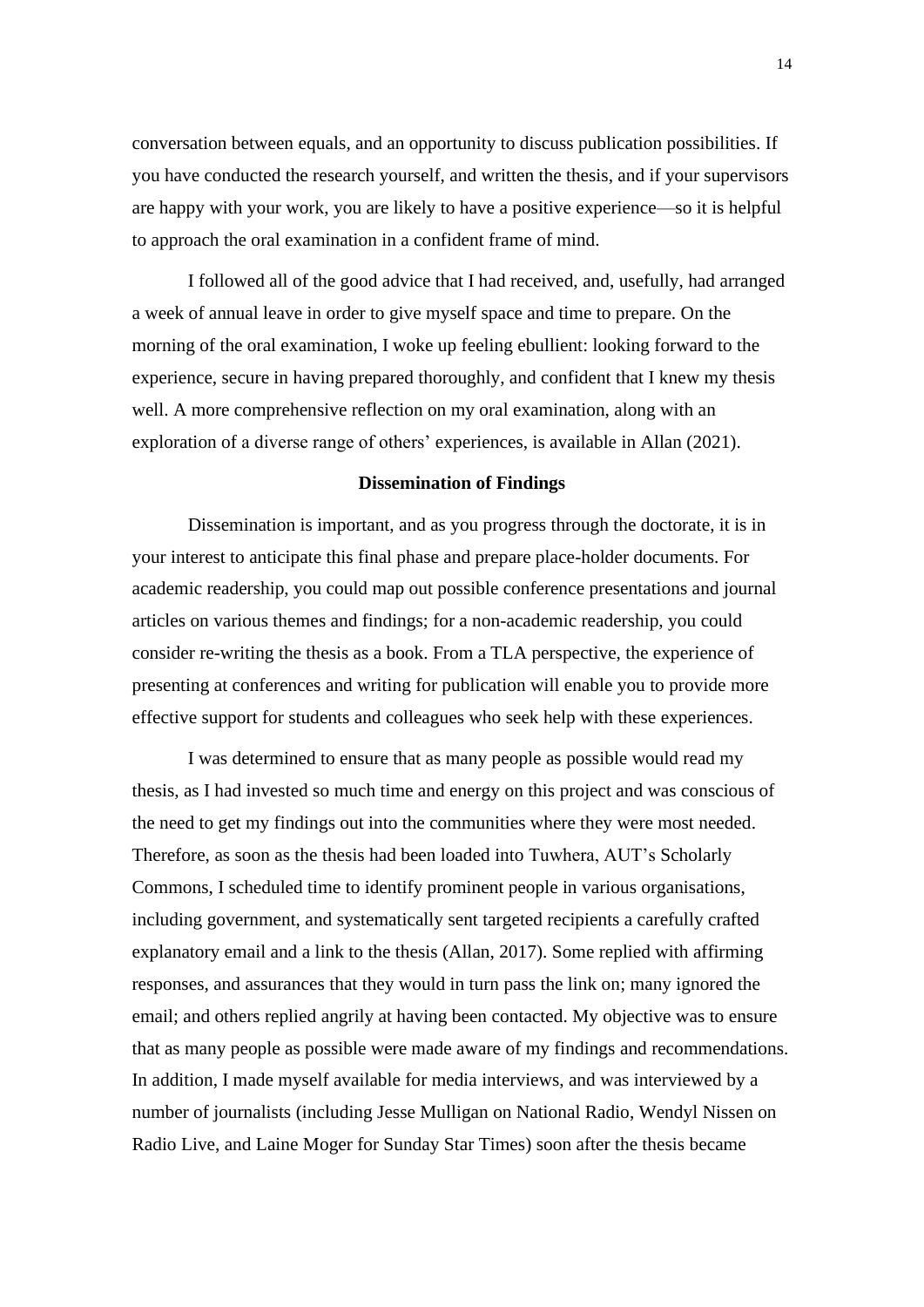publicly available. My efforts to raise awareness appear to have been worthwhile; for example, I have received encouraging feedback from prominent members of various organisations, including Christian churches. In terms of readership, I am gratified to note that the thesis has been downloaded 4,773 times at the time of writing.

## **Doctoral Study: Enhancing the Effectiveness of a TLA**

Attempting a doctorate is not without costs. These may include financial hardship, time away from family and leisure pursuits, constant stress from the relentless need to generate text, frustration at being blocked, and occasional reminders of the high stakes nature of the enterprise. Yet it is clear that successful completion yields certain rewards—not least, enhancing your effectiveness as a TLA. The lived experience of doctoral study will help you to operate more empathetically. For example, it will provide you with heightened understanding of many of the challenges faced by students, such as having to grapple with new concepts (feeling lost at times, perhaps making startling new discoveries); juggling multiple complex tasks and constantly meeting the expectations of demanding supervisors; and then submitting written work for a highstakes examination. Another way that a doctorate can enhance your effectiveness as a TLA is that your response to any given teaching situation (including embedded or generic teaching, and consultations with individual students about both coursework and postgraduate research) will more likely include a more mindful appreciation of theoretical, epistemological, and disciplinary possibilities.

As a recent student, you will also have nuanced insights into the psychological and interpersonal elements relating to the teaching dynamic. Doctoral study has numerous other benefits for TLAs; for example, the process of following a complex research project through a series of stages will add to your skill set (improved time management is one likely outcome, ICT proficiency another). Furthermore, the process of crafting a thesis of 100,000 words will encourage you to think even more carefully about the intricacies of academic text, in terms of options for and logistics of execution. All of these considerations combine to make you more effective as a TLA.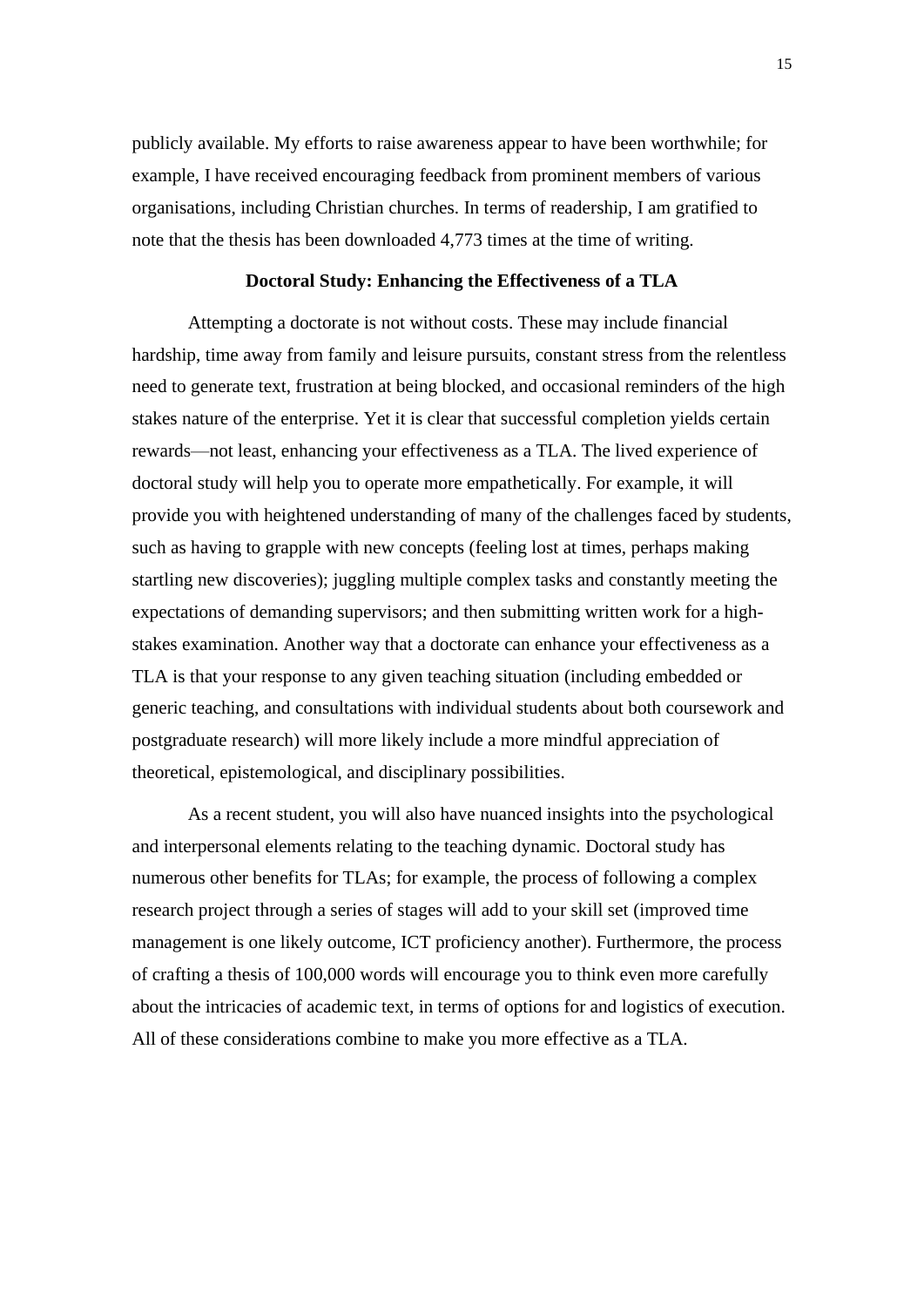#### **Conclusion**

Studying for a doctorate should be fun, but you can also anticipate an emotional roller coaster, and expect to experience a feeling of disequilibrium after completion. For me, the sense of loss after completing my thesis was unexpected and unnerving: Having spent so many years engaged with such an intense focus on this project, life after completion felt strangely empty for a while. Savour each moment—it is over before you know it.

I was recently asked by a colleague if I were glad to have done a PhD. I reflected for just a moment and then replied, "most definitely". Considering both the financial costs and encroachment into personal time, and notwithstanding the inevitable challenges (intellectual, logistical, and psychological), the enterprise has been well worthwhile. Embarking on the doctoral journey sets in motion a chain of learning that extends far beyond the focus of the research itself. From a personal perspective, the process of having read widely and deeply on an area of interest has expanded my intellectual horizons and enhanced my capacity for critical thinking. On an interpersonal level, I am extremely blessed to have met so many interesting people in the course of this study.

Perhaps this article can be seen as a conversation starter: for a long time, TLAs have felt misunderstood and undervalued by many of their academic colleagues. Given that the doctorate is a rite of passage for academics, surely it is in the interest of the TLA profession for as many practitioners as possible to have a doctorate. This credential enhances your credibility as a member of a highly performing team and increases the visibility of that team in your institution.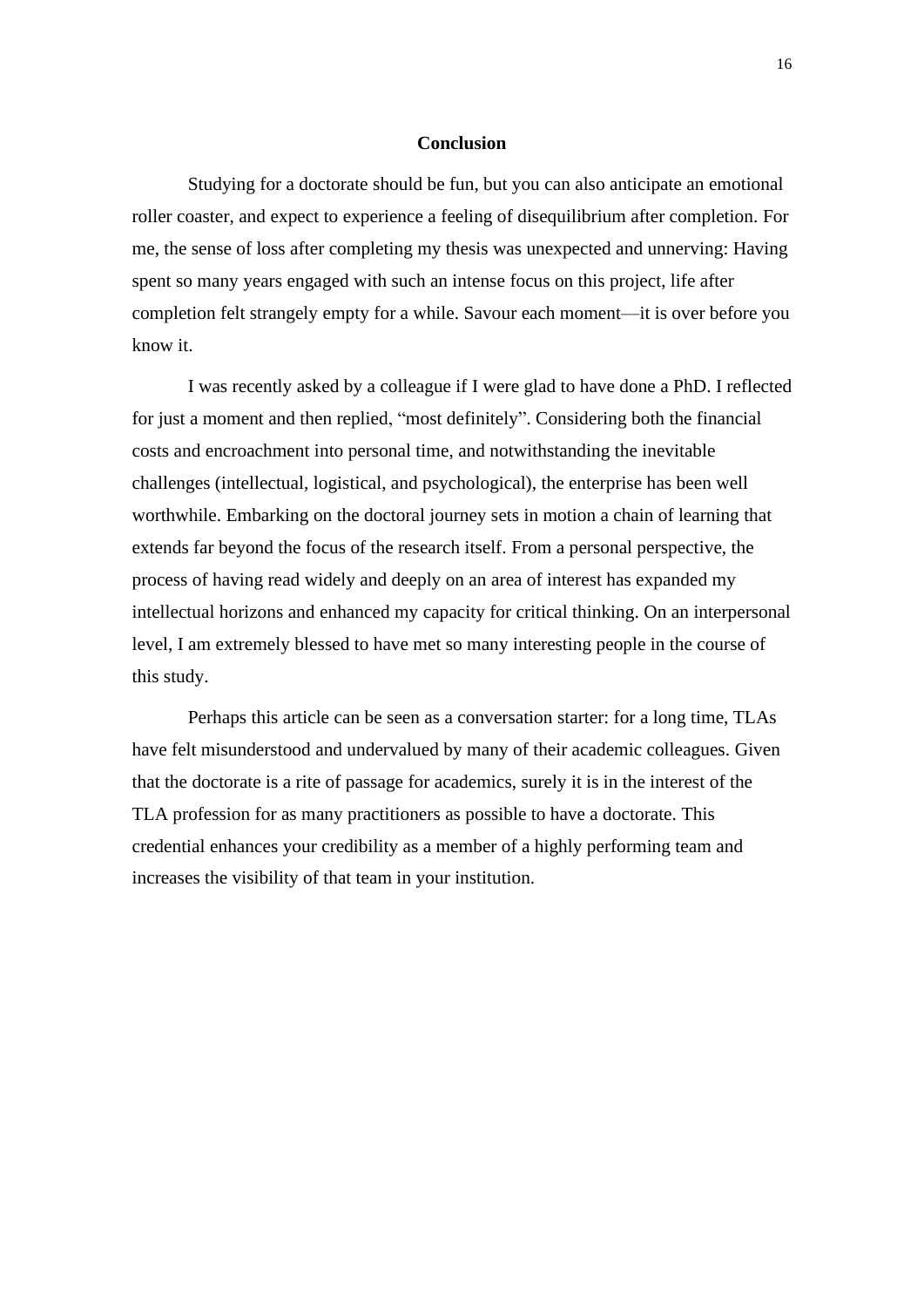## **References**

- Allan, Q. (1994). *A study of the delexical verbs 'give', 'have', 'make' and 'take' from a corpus of academic texts* [MA thesis]. University of Birmingham.
- Allan, Q. (2017). *Gay men coming out later in life: A phenomenological inquiry into disclosing sexual orientation in Aotearoa New Zealand* [PhD thesis]. Institute of Public Policy, Auckland University of Technology. <http://aut.researchgateway.ac.nz/handle/10292/11004>
- Allan, Q. (2021). Rite of passage: Your oral examination. In M. Waring & K. Kearins (Eds.), *Thesis survivor stories: Practical advice on getting through your PhD or Masters thesis* (2nd ed.). Bridget Williams Books.
- Cahusac de Caux, B. (2021). Doctoral candidates' academic writing output and strategies: Navigating the challenges of academic writing during a global health crisis. *International Journal of Doctoral Studies, 16*, 291-317. <https://doi.org/10.28945/4755>
- Cameron, C. (2018). Tertiary learning advisors in Aotearoa/New Zealand: Part one: Building a profile of our profession. *ATLAANZ Journal, 3*(Special Issue: Identify and Opportunity).

<https://journal.atlaanz.org/index.php/ATLAANZ/issue/view/4>

- Carter, S. & Laurs, D. (2014). *Developing generic support for doctoral students: Practice and pedagogy*. Taylor & Francis Group.
- Carter, S., & Laurs, D. (2018). *Developing research writing: A handbook for supervisors and advisors.* Routledge. <https://ebookcentral.proquest.com/lib/AUT/detail.action?docID=4941868>
- Carruth, G. D. (2015). Doctoral student attrition: A problem for higher education. *The Journal of Educational Thought (JET) / Revue de la Pensée Éducative, 48*(3), 189. <https://www.jstor.org/stable/24894120>
- Clough, P. & Nutbrown, C. (2012). *A student's guide to methodology: Justifying enquiry*. Sage.
- Coelho, P. (2004). *The alchemist*. Harper Collins.
- Coney, S. (1988). *The unfortunate experiment*. Penguin Books.
- Creswell, J. W. (2007). *Qualitative inquiry and research design: Choosing among five approaches* (2nd ed.). Sage Publications.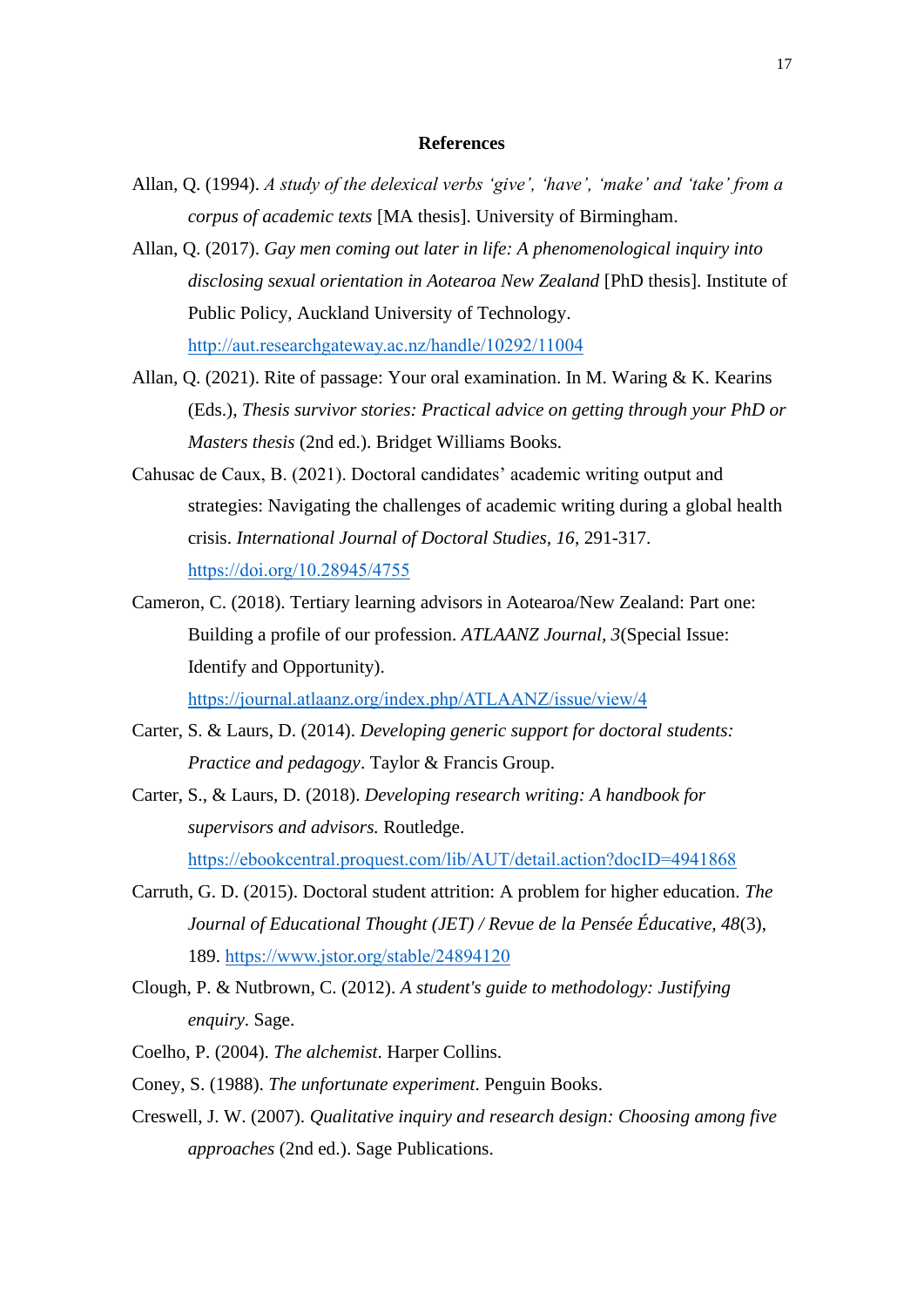- Crotty, M. (1998). *The foundations of social research: Meaning and perspective in the research process.* Allen & Unwin.
- Davis, L. M., Tumursukh, U., & Allan, Q. (2021). Truth about researching truth. In M. Waring & K. Kearins (Eds.), *Thesis survivor stories: Practical advice on getting through your PhD or Masters thesis* (2nd ed.). Bridget Williams Books.
- Denholm, C., & Evans, T. (Eds.). (2006). *Doctorates downunder: Keys to successful doctoral study in Australia and New Zealand*. ACER Press.
- Denholm, C., & Evans, T. (Eds.). (2007). *Supervising doctorates downunder: Keys to effective supervision in Australia and New Zealand*. ACER Press.
- Discover PhDs. (n.d.). *PhD failure rate: A study of 26,076 PhD candidates*. <https://www.discoverphds.com/advice/doing/phd-failure-rate>
- Engels-Schwarzpaul, T., & Peters, M. (Eds.) (2013). *Of other thoughts: Non-traditional ways to the doctorate: A guidebook for candidates and supervisors*. Sense Publishers.
- Ellis, C., Adams, T. E., & Bochner, A. P. (2011). Autoethnography: An overview. *Historical Social Research / Historische Sozialforschung, 36*(4), 273-290. <https://www.jstor.org/stable/23032294>
- Feyerabend, P. (1993). *Against method: Outline of an anarchistic theory of knowledge*. Verso.
- Frick, B. L., & Brodin, E. M. (2020). A return to Wonderland: Exploring the links between academic identity development and creativity during doctoral education. *Innovations in Education and Teaching International, 57*(2), 209- 219.<https://doi-org.ezproxy.aut.ac.nz/10.1080/14703297.2019.1617183>
- Gadamer, H.-G. (1975/2013). *Truth and method* (J. Weinsheimer & D. Marshall, Trans.). Bloomsbury Academic.
- Grant, B. M., & Giddings, L. S. (2002). Making sense of methodologies: A paradigm framework for the novice researcher. *Contemporary Nurse, 13*(1), 10-28.
- Hart, C. (2001). *Doing a literature search: A comprehensive guide for the social sciences*. Sage Publications.
- Hart, C. (1998). *Doing a literature review: Releasing the social science research imagination.* Sage Publications.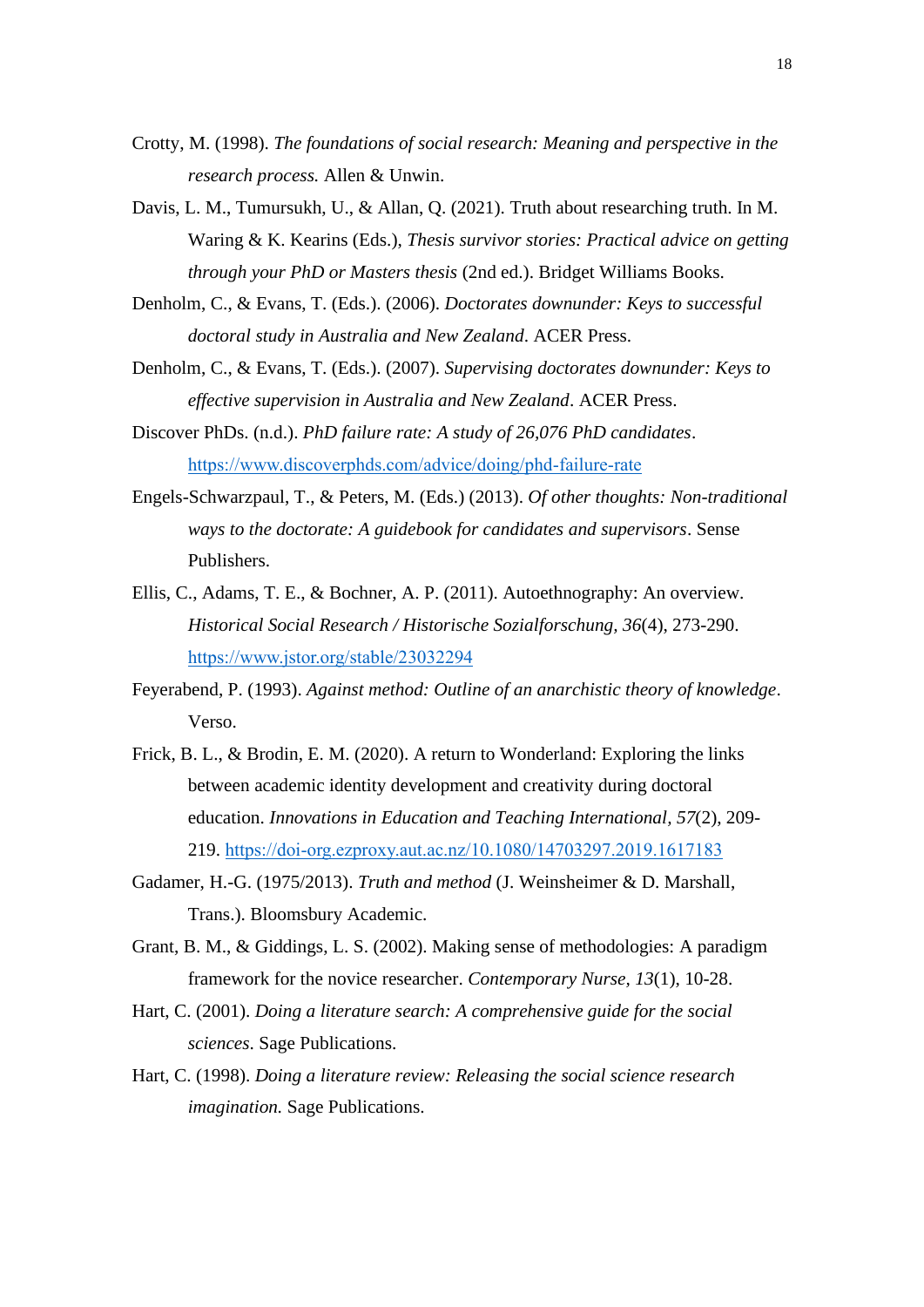- Hart, C. (2018). *Doing a literature review: Releasing the social science research imagination* (2<sup>nd</sup> ed.). Sage Publications.
- Hawley, P. (2003). *Being bright is not enough: The unwritten rules of doctoral study.* C.C. Thomas.
- Heidegger, M. (1953/2010). *Being and time* (J. Stambaugh, Trans.). State University of New York Press.
- Hutching, M. (2004). The distance between voice and transcript. In A. Green & M. Hutching (Eds.), *Remembering: Writing oral history* (pp. 168-177). Auckland University Press.
- Kelly, F. J. (2017). *The Idea of the PhD: The doctorate in the twenty-first-century imagination.* Taylor & Francis Group.
- Kuhn, T. (1970). *The structure of scientific revolutions.* The University of Chicago Press.
- Laurs, D. (2018). The role of tertiary learning advisors in successful doctoral completion. In S. Carter & D. Laurs (Eds.), *Developing research writing: A handbook for supervisors and advisors* (pp. 43-45). Routledge.
- Lave, J., & Wenger, E. (1991). *Situated learning: Legitimate peripheral participation.* Cambridge University Press.
- Leshem, S. (2020). Identity formations of doctoral students on the route to achieving their doctorate. *Issues in Educational Research, 30*(1), 169-186. <http://www.iier.org.au/iier30/leshem.pdf>
- Manalo, E., & Trafford, J. (2004). *Thinking to thesis: A guide to graduate success at all levels.* Pearson Longman.
- Smith, L. T. (2012). *Decolonizing methodologies: Research and indigenous peoples.* Zed Books.
- Tinkler, P., & Jackson, C. (2004). *The doctoral examination process: A handbook for students, examiners and supervisors.* Society for Research into Higher Education & Open University Press.
- van Manen, M. (2014). *Phenomenology of practice: Meaning-giving methods in phenomenological research and writing.* Left Coast Press, Inc.
- Waring, M., & Kearins, K. (2011). *Thesis survivor stories: Practical advice for getting through your PhD or Masters thesis*. AUT Media.